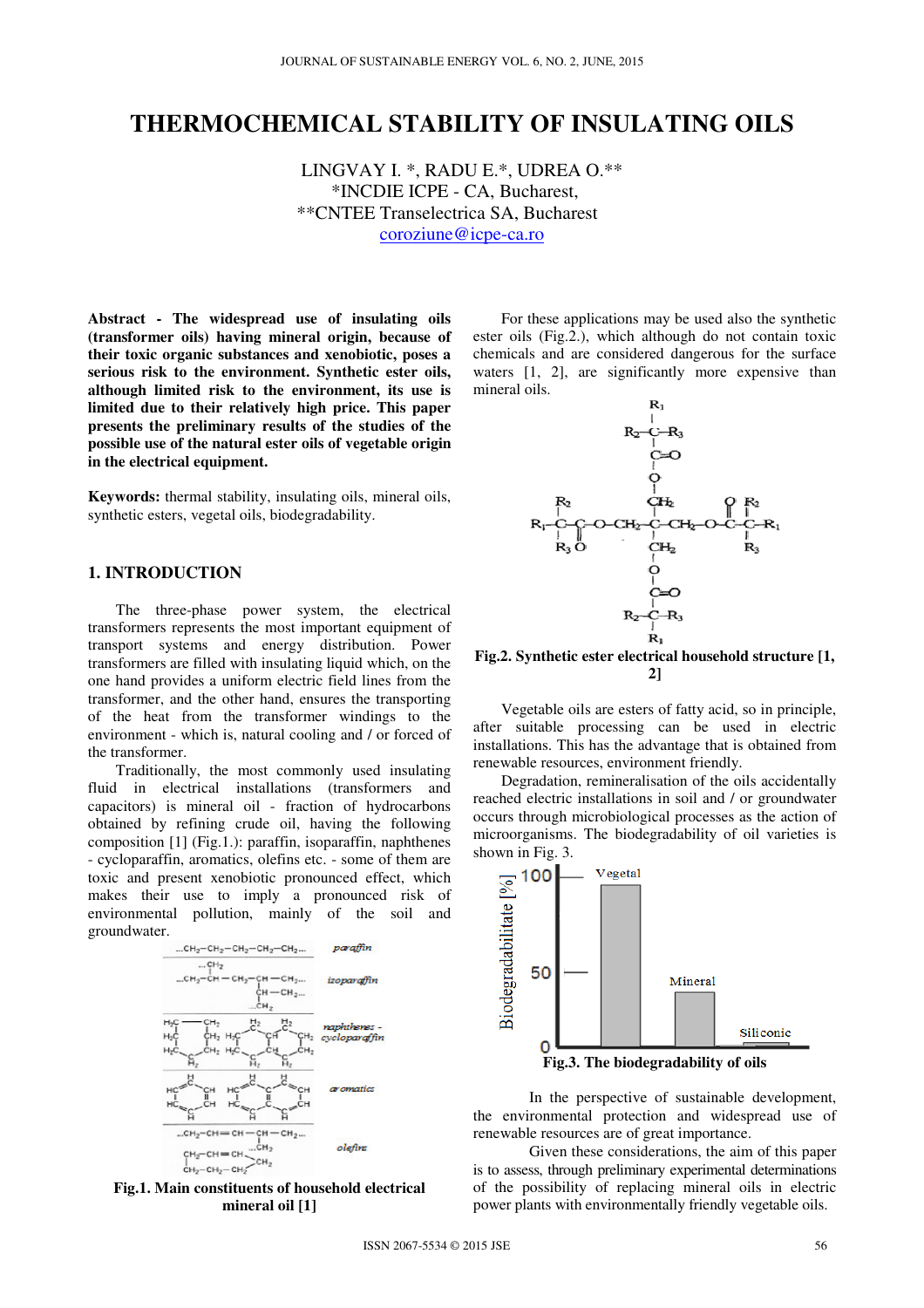# **2. ELECTRICAL HOUSEHOLD OILS – GENERAL CONSIDERATIONS**

The characteristics physical-chemical and dielectric imposed to electro technical oils are technical regulated [4-6]. From technical regulations results that electrical household oil must provide all of the following technical requirements:

- specific heat greater than  $1700$  J/kg·K;
- thermal conductivity greater than  $0,126$  W/m·K;
- freezing point below  $-20^0C$ ;
- flash point higher than  $200^{\circ}$ C ;
- fire protection K2 or K3 minimum grade IEC 61100 [7];
- breakdown voltage higher than 70kV (measured according to IEC 60156 [8]);
- relative permittivity as low as 3.5 (measured according to IEC 60247 [9]);
- dielectric loss factor  $tg\delta$  (at 90<sup>0</sup>C) of less than 0.009 (measured according to IEC 60247 [9]);
- Compatibility with the materials used to make electrical power equipment – do not degrade materials in the construction of the transformers (paint, paper, cotton, etc.) and do not corrode Cu, Al and / or steel etc.

Analysing the technical conditions imposed, it follows that household electrical insulating oils are nonpolar organic fluid (possibly with a dipole moment very small, whereon the relative permittivity, dielectric loss and breakdown voltage are still within acceptable limits) with high stability (flash point greater than  $200^{\circ}$ C) and with low aggression for the materials entering in the construction of the transformer.

Experimental has been shown and in practice it was verified that ester oils of vegetable origin ensures durability and reliability higher for the insulation systems celluloid (paper, cotton etc.) than mineral oils [3]. This behaviour is explained by the fact that the constituents of the mineral oil (fig.1), when in use, degrades the cellulose structure, and the degradation products  $(CO, CO<sub>2</sub>, H<sub>2</sub>O$ ,  $H_2$ ,  $CH_4$ , furans, stb.) significantly reduces the performances of the insulation system [3, 10 , 11].

Vegetable ester oils contain, primarily triglycerides, which with the presence of trace water (moisture), hydrolyses forming glycerol and fatty acids (1).

$$
\begin{array}{ccc}\n & \text{C}_{12}\text{-O-C-R} & \text{CH}_2\text{-OH} \\
\text{R-C-O-C-H} & +3\text{H}_2\text{O} & \xrightarrow{\text{H}+}\n & \text{CH}-\text{OH} & +3\text{R-COOH} \\
 & \text{CH}_2\text{-O-C-R} & & \text{CH}_2\text{-OH} & \\
 & \text{U} & & \text{CH}_2\text{-OH} & \\
 & \text{triglycerides} & & \text{glycerol} & \text{fatty acids}\n\end{array}\n\tag{1}
$$

Fatty acids formed according to (1) reacts with OH groups of cellulose, forming esterified cellulose (2), which substantially increases the insulation stability [12].

cellulose + 
$$
\frac{OH}{C=O}
$$
  
\n $\frac{OH}{R}$   
\n $\frac{OH}{C=Cl-O-C-O}$   
\n $\frac{OH}{C=O}$   
\n $\frac{OH}{C=O-C}$   
\n $\frac{OH}{C=O-C=O}$   
\n $\frac{OH}{C=O-C=O}$   
\n $\frac{OH}{R}$   
\n $\frac{OH}{C=O-C=O}$   
\n $\frac{OH}{R}$ 

In practice often requires supplementing existing oil exploitation - situations that requires that different sorts of insulating oil on the market to be compatible / miscible with each other perfectly.

## **3. EXPERIMENTAL PART**

Given that sustainability and safe operation of electrical insulating oils used in electric power plants is determined by their chemical stability, by the technical methods of thermal analysis (TG , DTG and DTA), it was studied the ramping behaviour in air samples of some samples of oil as LUMINOL (synthetic ester) [13], NYNAS (mineral oil) [14], edible oil and sunflower oil BIOTEMP [15] (natural ester).

#### **3.1. Operating mode**

The conditions for the simultaneous thermal analysis TG/DTG + DTA were:

- STA 409 PC Lux equipment manufactured by Netzsch-Germany, with corresponding specialized software for data acquisition and processing ;
- temperature range : 25º 700º C;
- sample port alumina crucible ;
- alumina crucible reference (empty crucible);
- atmosphere: 99.999 % purity synthetic air; 100 ml.min $^{-1}$  flow;
- protective gas: 99.999 % purity synthetic air; 10 ml.min $^{-1}$  flow;
- linear heating rate of 10 K.min<sup>-1</sup>.

#### **3.2. Experimental results and interpretation**

TG , DTG and DTA curves for the oil mineral sample NYNAS (commonly used in electric equipment, as shown in Fig.1. constituents) are both showed in Fig.4, from which it appears that following progressive heating in air at approx.  $100^{\circ}$ C begins a process of oxidation with forming of volatile products - weight loss up to  $150^{\circ}$ C being significant ( approx. 6%), process which is completed at approx.  $300^{\circ}$ C when the loss of mass is substantially complete (99.45  $\%$ ) - finding that suggests the fact that the mineral oil NYNAS is only thermally stable up to approx.  $100^{\circ}$ C.



TG, DTA and DTG curves for LUMINOL oil sample, a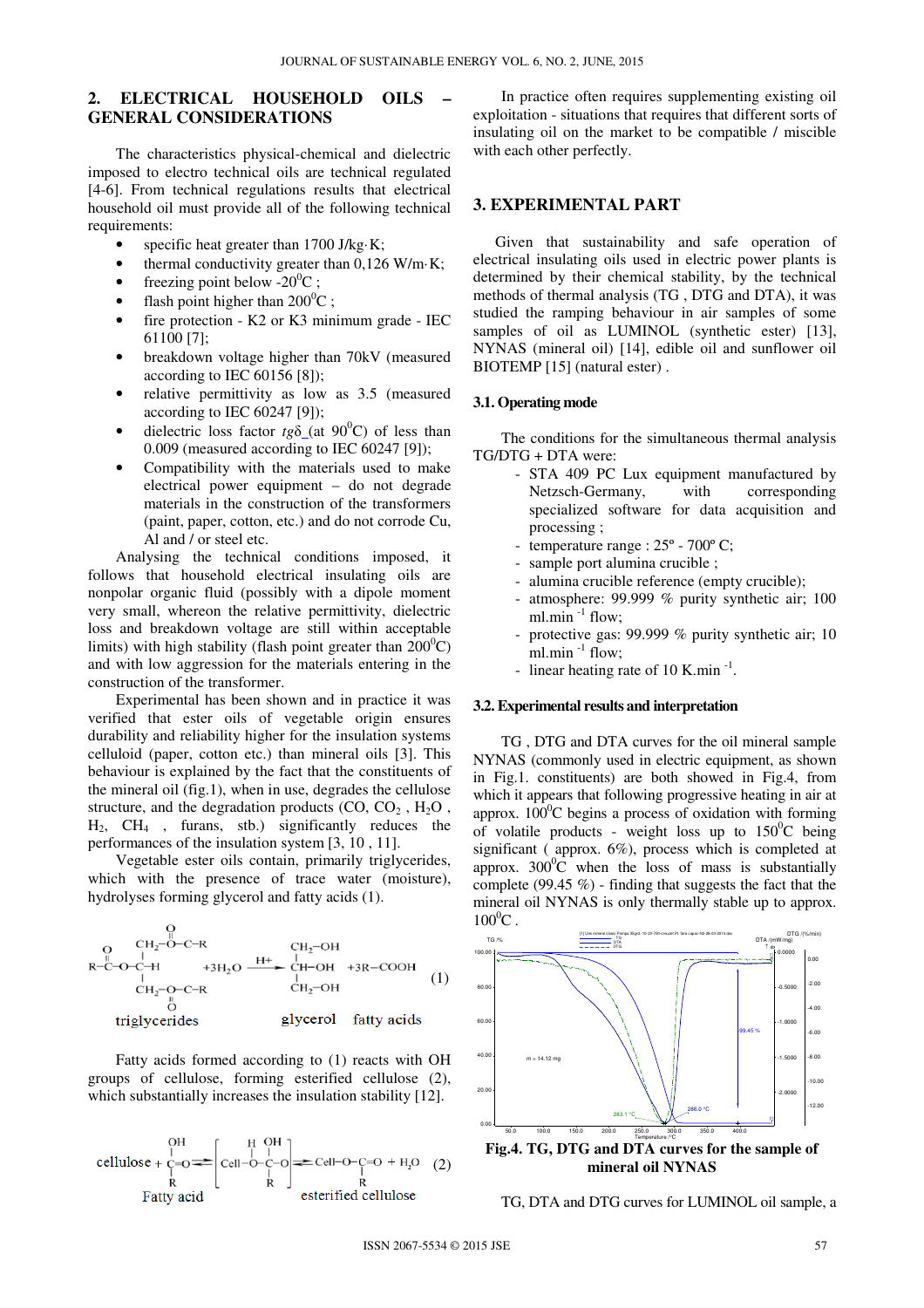synthetic ester having the structure shown in Fig. 2, are shown in Fig.5. It appears that for the gradual heating of the sample of synthetic ester take place two successive exothermic processes with forming of volatile products. As a result of these processes, practically all of the oil quantity is converted to gaseous products. From the analysis of the results it appears that, in the air, LUMINOL synthetic oil is thermally stable up to  $170^{\circ}$ C. The non-isothermal parameters of these processes are shown in Table 1.



**Fig.5. TG, DTG and DTA curves for the LUMINOL synthetic oil (synthetic ester) sample** 

### **Table 1. Parameters of the non-isothermal processes taking place gradually warming synthetic oil sample LUMINOL**

| Process | $\Delta T$ [°C]                  | Δm<br>$\lceil \% \rceil$ | T(DTG) | Pic DTA            | ΛH  |
|---------|----------------------------------|--------------------------|--------|--------------------|-----|
|         | 170.0 - 425.0 97.11 274.4: 283.4 |                          |        | $289.4:336.9$ exo. |     |
|         | $425.0 - 540.0$   2.98           |                          | 500.0  | 507.5              | exo |

∆*T* - the temperature range of the proceedings ; ∆*m* - mass loss during the process ;  $T(DTG)$  = temperature corresponding to the minimum DTG; pic DTA = temperature corresponding to the maximum DTA; ∆*H* - thermal effect of the process (exo = exothermic )

TG, DTG and DTA curves for BIOTEMP sample, vegetable origin - natural esters of glycerol - triglycerides (1) are both shown in Fig.6. It appears that for the gradual heating of the oil sample take place six successive processes, namely the initial exothermic oxidation process forming liquid products and five consecutive processes of thermal oxidation forming volatile products. Following these processes, all of the oil quantity was converted to gaseous products. The non-isothermal parameters of these processes are shown in Table 2.



**Fig.6. TG, DTG and DTA curves for the BIOTEMP oil sample** 

| он заниле |                                     |                   |                                 |                                      |     |  |  |  |
|-----------|-------------------------------------|-------------------|---------------------------------|--------------------------------------|-----|--|--|--|
| Process   | $\Delta T$<br>$\rm [^{\circ}\rm C]$ | $\Delta m$<br>[%] | T(DTG)<br>$\rm [^{\circ}\rm C]$ | Pic DTA<br>$\lceil{^{\circ}C}\rceil$ | ΔΗ  |  |  |  |
|           | $233.8 - 260*$                      |                   |                                 |                                      | exo |  |  |  |
| 2         | $240,0 - 270,0$                     | 4.19              | 244,3                           | 249.4                                | exo |  |  |  |
| 3         | $270,0 - 360,0$                     | 40.34             | 331,0                           | 299,7; 321,4                         | exo |  |  |  |
|           | $360,0 - 400,0$                     | 16,80             | 373,0                           | 375,9                                | exo |  |  |  |
| 5         | $400.0 - 440.0$                     | 15,33             | 418,0                           | 420,2                                | exo |  |  |  |
|           | $440.0 - 600.0$                     | 22.83             | 517,1                           | 480,3                                | exo |  |  |  |

**Table 2. Characteristic parameters of the processes that take place at progressive heating of BIOTEMP oil sample** 

 $*$  At a temperature of 240 ${}^{0}$ C the formation of the second process begins forming gaseous products. The notations are given in Table 1 legend.

It appears that the thermo-oxidative degradation of BIOTEMP oil (triglyceride of vegetable origin) is more complex than that of LUMINOL oil (synthetic ester – Fig.1). According to the results obtained, in air BIOTEMP is thermally stable up to  $233,8^{\circ}$ C.

TG, DTA and DTG curves for the edible sunflower oil are shown in Fig .7. It is noted that at the progressive heating of the sunflower oil sample take place four successive processes, namely a first exothermic oxidation process with forming of liquid products and three consecutive processes of thermo-oxidation with forming of volatile products. According to the results obtained, outdoor the analysed cooking sunflower oil is thermally stable up to 149,7<sup>0</sup>C. In these processes, all quantity of the oil (99.96%) is transformed into gaseous products. Non-isothermal parameters of these processes are shown in Table 3.



**Fig.7. TG, DTG and DTA curves for the edible sunflower oil sample** 

**Table 3. Characteristic parameters of the processes that are taking place to gradually heating of the edible oil from sunflower sample** 

| Process | ΔT<br>L <sub>o</sub> Cl | $\lceil \% \rceil$ | $% \Delta m$ T (DTG) | Pic DTA<br>$\rm [°C]$ | ΔH  |
|---------|-------------------------|--------------------|----------------------|-----------------------|-----|
|         | $149.7 - 226.0$         |                    |                      | 200,9                 | exo |
| 2.      | $[226.0 - 371.0]$ 43,71 |                    | 345.4                | 351,3                 | exo |
| 3.      | $ 371.0 - 460.0 $ 36,28 |                    | 411,3                | 414.7                 | exo |
| 4.      | $460,0 - 600,0$         | 19.96              | 520,1                | 474,9; 521,7          | exo |

∆*T* =Temperature range in which the process takes place; %∆*m* = mass shift in the process (%  $\Delta m > 0$  for weight loss; *T*(DTG) = temperature corresponding to the minimum DTG, pic DTA= temperature corresponding to the maximum DTA; ∆*H* =endothermic effect (endo) / exothermic (exo)

The first process revealed in DTA curve from Fig.7. consist in the auto-oxidation of the oil by the addition of